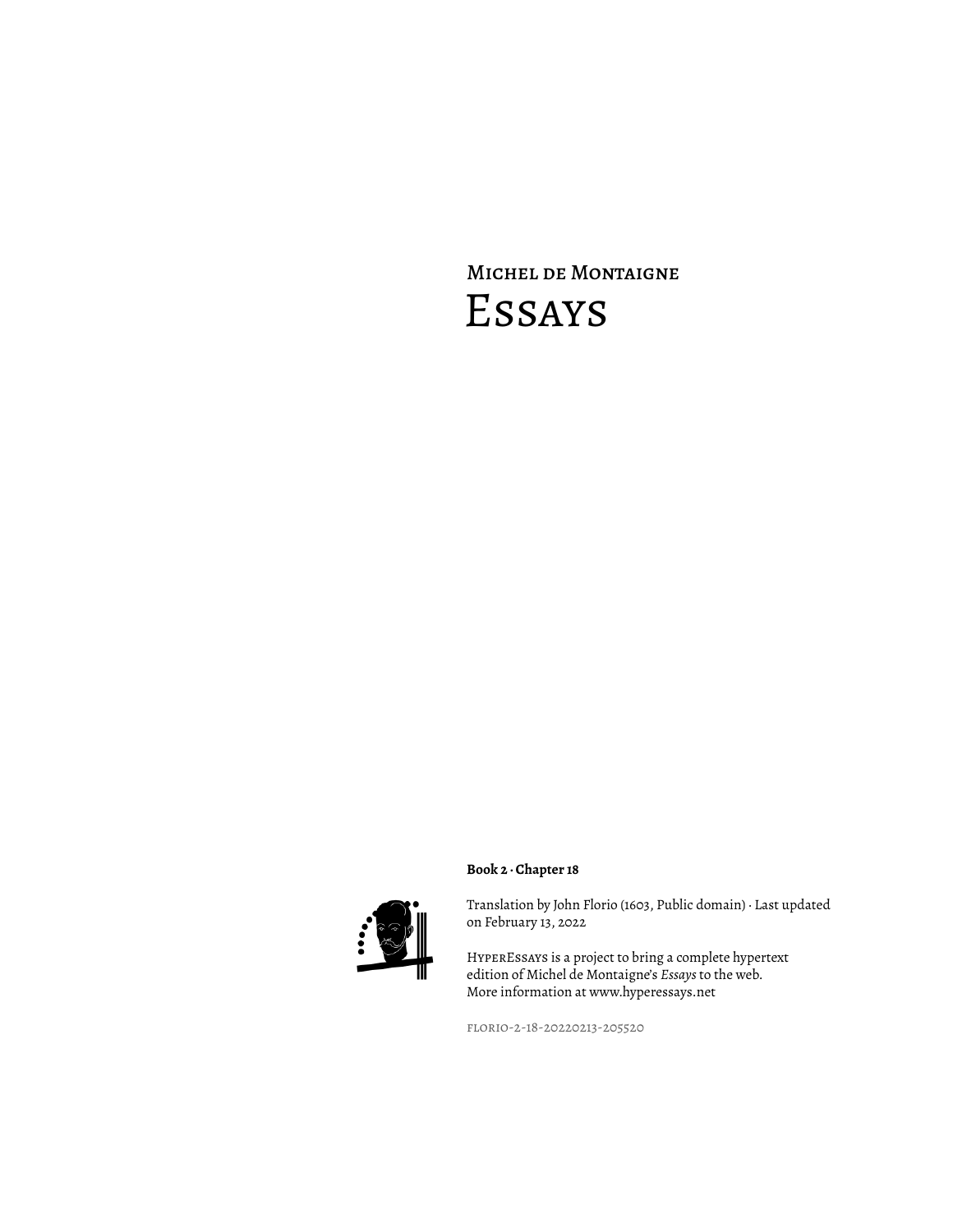BOOK 2 · CHAPTER 18 HYPERESSAYS.NET

## Of giving the lie

YEA BUT, will some tell me, this desseigne in a man to make himselfe a subject to write of, might be excused in rare and famous men, and who by their reputation, had bred some desire in others of their acquaintance. It is true, I confesse it, and I knowe, that a handie-crafts-man will scarcely looke of his worke, to gaze upon an ordinarie man: Whereas to see a notable great person come into a towne, he will leave both worke and shop. It ill beseemeth any man to make himselfe knowne, onely he excepted, that hath somewhat in him worthie imitation, and whose life and opinions may stand as a patterne to all. *Cæsar* and *Xenophon* have had wherewithall to ground and establish their narration, in the greatnes of their deedes, as on a just and solid ground-worke. So are the Jornall bookes of *Alexander* the great, the Commentaries which *Augustus, Cato, Brutus, Silla* and divers others had left of their gests, greatly to bee desired. Such mens images are both beloved and studied, be they either in brasse or stone. This admonition is most true, but it concerneth me very little.

*Non recito cuiquam: nisi amicis, idque rogatus. Non ubiuis, corámve quibuslibet. In medio qui Scripta fore recitant sunt multi, quíque lauantes.*

*My writings I reade not, but to my friends, to any, Nor eachwhere, nor to all, nor but desir'd: yet many In market place reade theirs, In bathes, in barbers chaires.*

I erect not here a statue to be set up in the market place of a towne, or in a Church, or in any other publike place:

*Non equidem hoc studeo bullatis ut mihi nugis Pagina turgescat:*

*I studie not, my written leaves should growe Big-swolne with bubled toyes, which vaine breth's blowe.*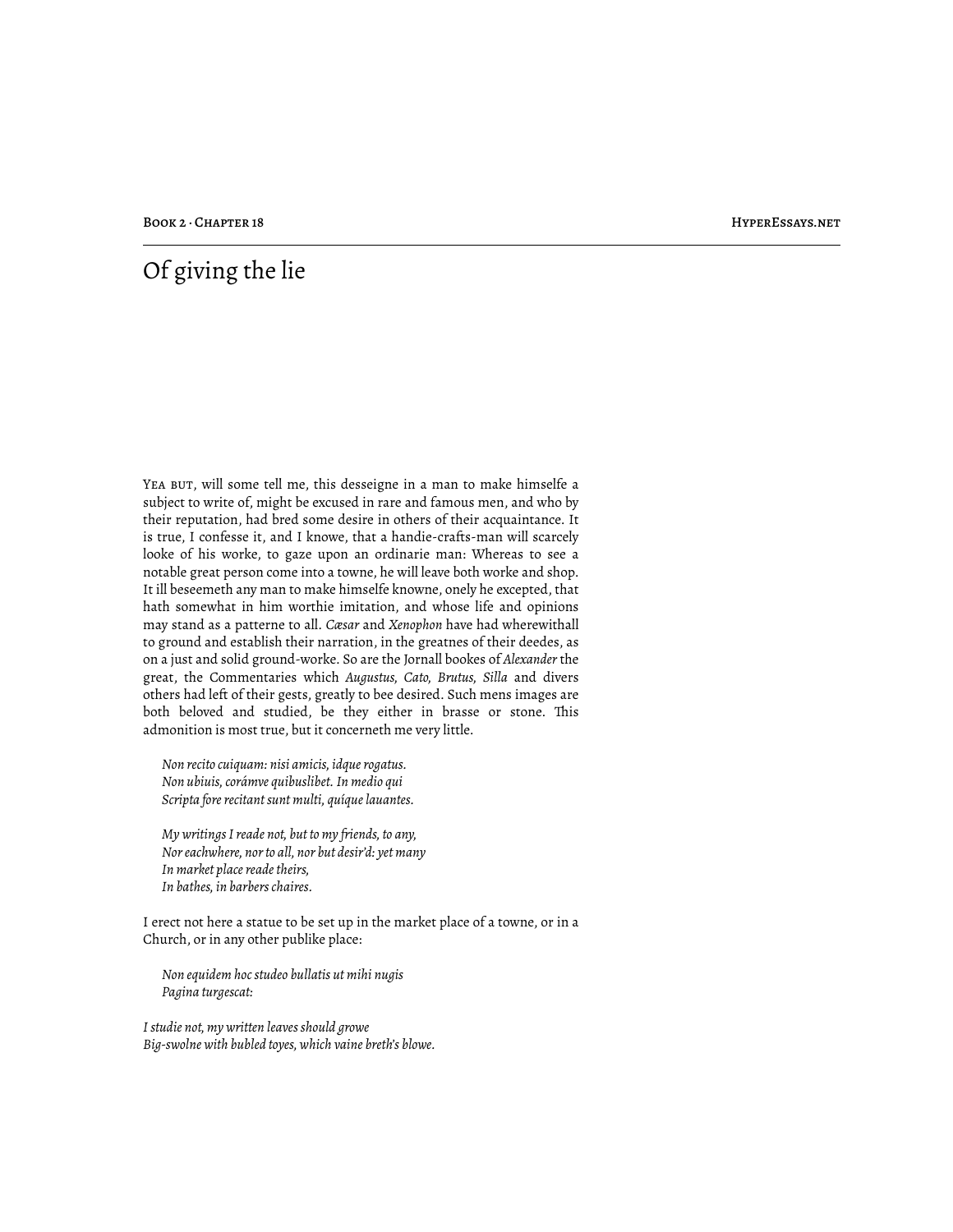### MONTAIGNE, Feeave

*Secreti loquimur.*

*We speake alone, Or one to one.*

It is for the corner of a Librarie, or to ammuse a neighbour, a kinsman, or a friend of mine withall, who by this image may happily take pleasure to renew acquaintance, and to reconverse with me. Others have beene emboldned to speake of themselves, because they have found worthy and rich subject in themselves. I, contrariwise, because I have found mine so barren, and so shallow, that it cannot admit suspition of ostentation. I willingly judge of other mens actions; of mine by reason of their nullitie, I give small cause to judge. I finde not so much good in my selfe, but I may speake of it without blushing. Oh what contentment were it unto mee, to heare some body that would relate the custome, the visage, the countenance, the most usuall words, and the fortunes of my ancestors! Oh how attentively would I listen unto it! Verily it were an argument of a bad nature, to seeme to despise the very pictures of our friends and predecessors, the fashion of their garments and armes. I keepe the writing, the manuall seale, and a peculiar sword: And I reserve still in my cabinet certaine long switches or wands, which my father was wont to carry in his hand. *Paterna uestis & annulus, tanto charior est posteris, quanto erga parentes maior affectus. "e fathers garment and his ring is so much more esteemed of his successors, as their affection is greater towards their progenitors.* Notwithstanding if my posteritie be of another minde, I shall have wherewith to be avenged; for they cannot make so little accompt of me, as then I shall doe of them. All the commerce I have in this with the worlde, is, that I borrow the instruments of their writing, as more speedy, and more easie: in requitall whereof I may peradventure hinder the melting of some piece of butter in the market, or a Grocer from selling an ounce of pepper.

*Ne toga cordyllis, ne penula desit olivis,*

*Least fish-fry should a fit gowne want, Least clokes should be for olives scant.*

*Et laxas scombris sæpe dabo tunicas.*

*To long-taild mackrels often I, Will side-wide (paper) cotes apply.*

And if it happen, no man read me, have I lost my time, to have entertained my selfe so many idle houres, about so pleasing and profitable thoughts? In framing this pourtraite by my selfe, I have so often beene faine to frizle and trimme mee, that so I might the better extract my selfe, that the patterne is thereby confirmed, and in some sorte formed. Drawing my selfe for others, I have drawne my selfe with purer and better collours, then were my first. I have no more made my booke, then my booke hath made me. A booke consubstantiall to his Author: Of a peculiar and fit occupation. A member of my life. Not of an occupation and end, strange and forraine; as all other bookes. Have I mis-spent my time, to have taken an accoumpt of my selfe so continually and so curiously? For those who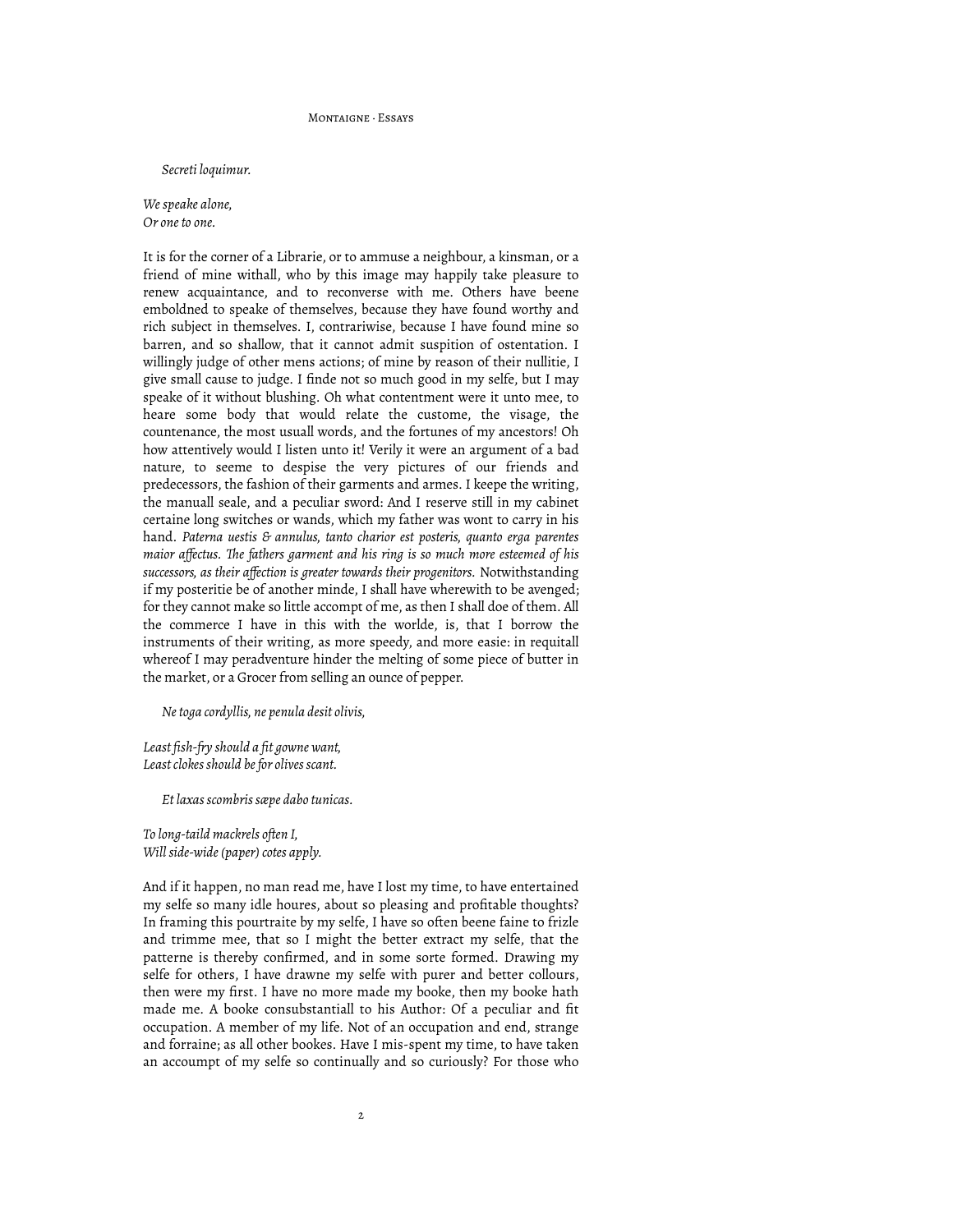#### MONTAIGNE, Feeave

onely runne themselves over by fantazie, and by speech for some houre, examine not themselves so primely and exactly, nor enter they into themselves, as he doth, who makes his studie, his worke and occupation of it: Who with all his might, and with all his credit engageth himselfe to a register of continuance. The most delicious pleasures, though inwardly disgested, shunne to leave any trace of themselves; and avoide the sight, not only of the people, but of any other. How often hath this busines diverted me from tedious and yrksome cogitations? (And all frivolous-ones must be deemed tedious and yrkesome.) Nature hath endowed us with a large facultie to entertaine our selves a parte, and often calleth us unto it: To teach us, that *partly we owe our selves unto society, but in the better part unto our selves.* To the end I may in some order and project marshall my fantasie, even to dote, and keepe it from loosing, and straggling in the aire, there is nothing so good, as to give it a body, and register so many idle imaginations as present themselves unto it. I listen to my humors, and harken to my conceits, because I must enroule them. How often, being grieved at some action, which civilitie and reason forbade me to withstand openly, have I disgorged my selfe upon them here, not without an intent of publike instruction? And yet these poeticall rods,

*Zon dessus l'oeil, zon sur le groin, Zon sur le dos du Sagoin,*

 are also better imprinted upon paper, than upon the quicke flesh; What if I lend mine eares, somewhat more attentively unto books, sith I but watch if I can filch something from them, wherewith to ennammell and uphold mine? I never studied to make a booke; Yet have I somewhat studied, because I had alreadie made it (if to nibble or pinch, by the head or feete, now one Authour, and then another be in any sorte to study) but nothing at al to forme my opinions: Yea being long since formed, to assist, to second and to serve them. But *whom shall we believe speaking of himselfe, in this corrupted age?* since there are few or none, whom we may beleeve speaking of others, where there is lesse interest to lie. The first part of customscorruption, is; the banishment of truth: For, as *Pindarus* saide, *to be sincerely-true, is the beginning of a great vertue;* and the first article, *Plato* requireth in the Governor of his common-wealth: Now-adayes, that is not the trueth which is true, but that which is perswaded to others. As we call mony not onely that which is true and good, but also the false; so it be currant. Our Nation is long since taxed with this vice. For *Salvianus Massiliensis* who lived in the time of *Valentinian* the Emperour, saith, that amongst French-men, to lie and forsweare is no vice, but a manner of speach. He that would endeare this Testimonie, might say, it is now rather deemed a vertue among them. Men frame and fashion themselves unto it, as to an exercise of honour; for, *dissimulation is one of the notablest qualities of*  this age. Thus have I often considered, whence this custome might arise, which wee observe so religiously, that we are more sharpely offended with the reproach of this vice, so ordinary in us, than with any other; and that it is the extreamest injurie, may be done us in words, to upbraid and reproch us with a lie. Therein I finde, that it is naturall, for a man to defend himselfe most from such defects as we are most tainted with. It seemeth, that if we but shew a motion of revenge, or are but moved at the accusation, we in some sort discharge our selves of the blame or